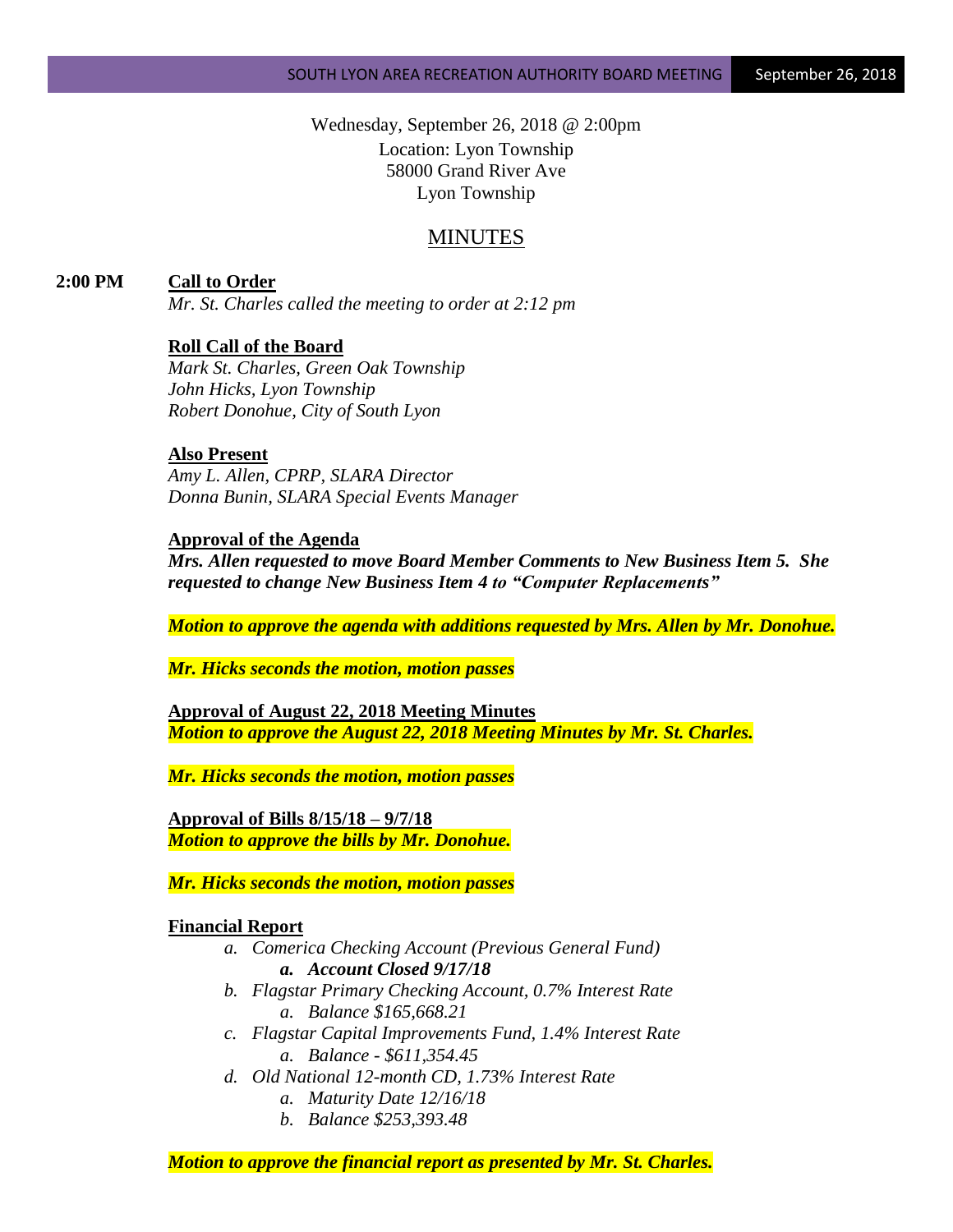#### *Mr. Donohue seconds the motion, motion passes*

**Correspondence** *None*

**"Call to the Public"** *None*

## **I) Old Business**

## **1. SLARA Office Updates**

#### **a. SLARA Staff Meeting Minutes**

*Mrs. Allen shared with the board that SLARA will have a booth at the Pumpkinfest event this weekend. The office may be looking to change cleaning companies. The staff has been over a 2nd draft of the Multipurpose Room Rental Agreement forms and they are ready to go to an attorney for final edits. The staff is also working on a job description for a site supervisor for rentals and a checklist for renters to complete upon arrival and departure for events. Lastly, Mrs. Allen has spoken to the Duncan's about possible future uses for additional building space and some of the ideas are very exciting. She will keep the board updated as conversations continue.*

#### **b. Island Lake Kids Kamp Evaluation/Wrap Up**

*Mrs. Allen share with the board that Mrs. Bunin will officially be taking over Summer Camp as of 2019. This past summer Mrs. Bunin worked closely with Mrs. Allen to run the program. Mrs. Bunin shared some pictures from this summers camp and also presented an evaluation survey that was sent out to parents. Overall the camp scored very high and had lots of great feedback and reviews. Mrs. Bunin shared some of the changes that will be coming for next summer with the board including online registration and a change in the registration deadline dates.* 

#### **2. Member Updates**

*South Lyon – DDA is putting on "Brotoberfest Event on Saturday, Oct. 20th downtown South*  Lyon. There will be a beer tent, late night shopping and more! The new City Manager will *officially start work on October 1st .* 

*Lyon Township – The new water tower is at height now but they have wait 3 weeks to install the tank on top. South Hill and Grand River intersection is being updated. The township is also working on updating their Parks Master Plan.*

*Green Oak – The police station progress is coming along. The police should be all moved in by the end of November. The township is in the process of putting together a plan for tree mitigation. There is a possibility of creating a fund that would allow the public to plan trees provided by the township.*

#### **II) New Business**

**1. Consider Resolution 18-009, Resolution to set Recommended Municipality Contributions for the 2019-2020 SLARA FY Budget**

**Motion by Mr. Donohue, second by Mr. Hicks**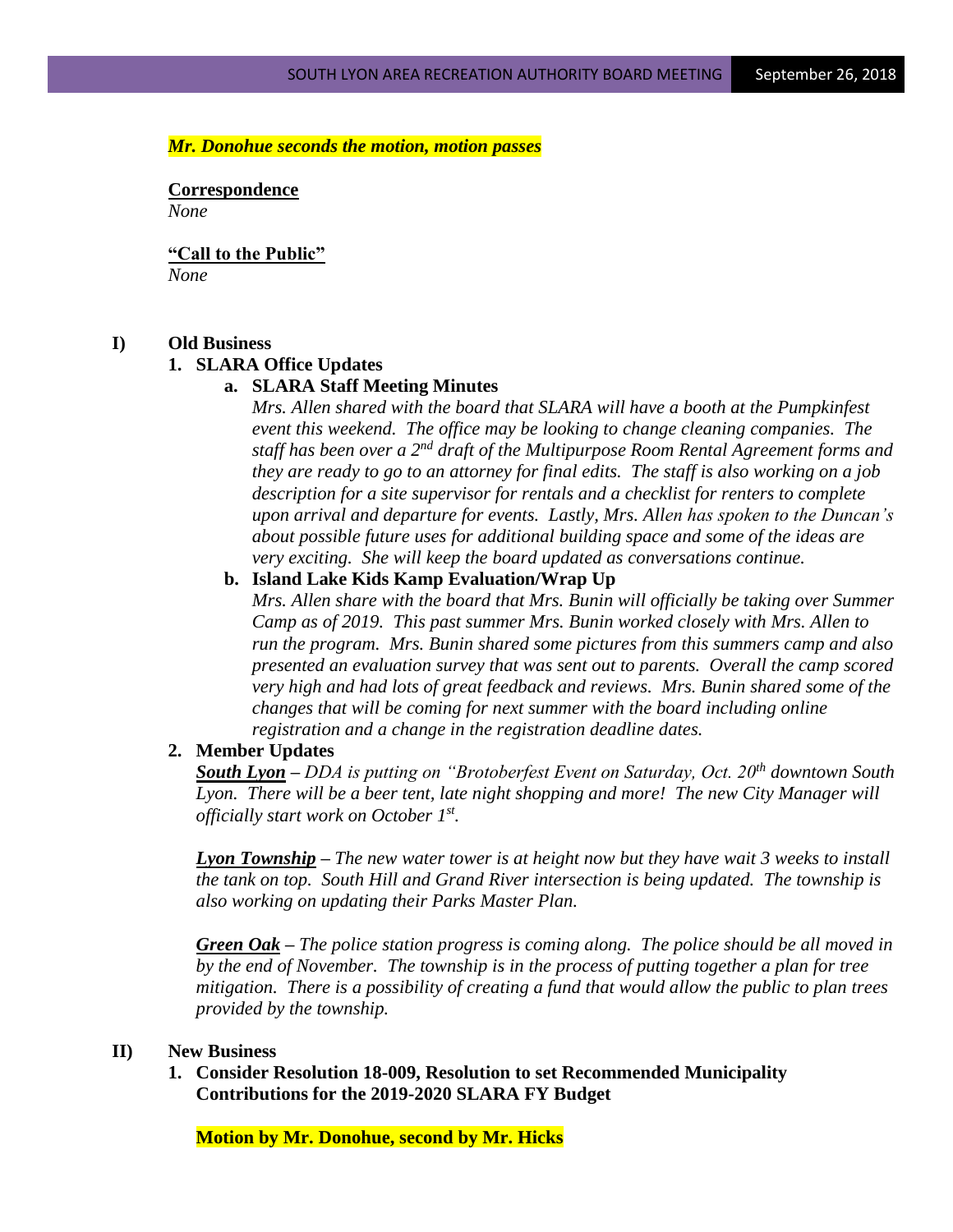**Resolution 18-009, Resolution to set Recommended Municipality Contributions for the 2019-2020 SLARA FY Budget as follows; the City of South Lyon \$24,088.38, Lyon Township \$19,154.62 and Green Oak Township \$5,127.24**

| <b>Roll Call Vote:</b> | <b>Aves:</b> | Mr. St. Charles, Mr. Hicks, Mr. Donohue |
|------------------------|--------------|-----------------------------------------|
|                        | Navs:        | <b>None</b>                             |
|                        | Absent:      | <b>None</b>                             |

# **MOTION APPROVED**

- **2. Election of the 2018-2019 SLARA Board of Directors**
	- **a. Current Board Positions**
		- **i. Secretary – Patricia Carcone**
		- **ii. Treasurer – Lynne Ladner**
		- **iii. Chairperson – Mark St. Charles**

*Motion by Mr. St. Charles to table this item until the October board meeting.*

*Mr. Donohue seconds the motion, motion passes.*

#### **3. Letter of Engagement – Johnson Rosati Schultz Joppich**

*Mrs. Allen shared with the board the Letter of Engagement that was sent from the Johnson Rosati firm to represent the SLARA in legal matters. This letter sets forth rates for services.*

*Motion by Mr. Donohue to accept the letter of engagement as presented and direct Mrs. Allen to sign and submit the Letter of Engagement to Johnson Rosati Schultz Joppich Law Firm.*

*Mr. Hicks seconds the motion, motion passes.*

#### **4. Computer Replacements**

*Mrs. Allen informed the board that they have passed the expiration of their lease equipment agreement with MFM Network Services. Currently the SLARA is saving over \$300 a month with these fees dropped. She would like to let the board know that she will be working with MFM to put together a new lease agreement to update the current computers and server. She hopes to have this agreement to present to the board in November and would like to get the new equipment installed in January 2019.*

*Mr. St. Charles said that he also felt it was important to be updating computer equipment regularly as technology changes so much from year to year. The board was in support of Mrs. Allen researching pricing to present to the board at either the October or November board meetings.*

## **5. Board Member Comments**

*Mr. St. Charles recommended that all meetings be moved to the SLARA building in the future. Now that the building has enough space for meeting and for parking we should be taking advantage of that. Mr. St. Charles asked Mrs. Allen to put together a notice of location change for the October Meeting and put on the agenda for the board to update the rest of the meeting calendar at that time. Mrs. Allen will send the board members the notice for posting.*